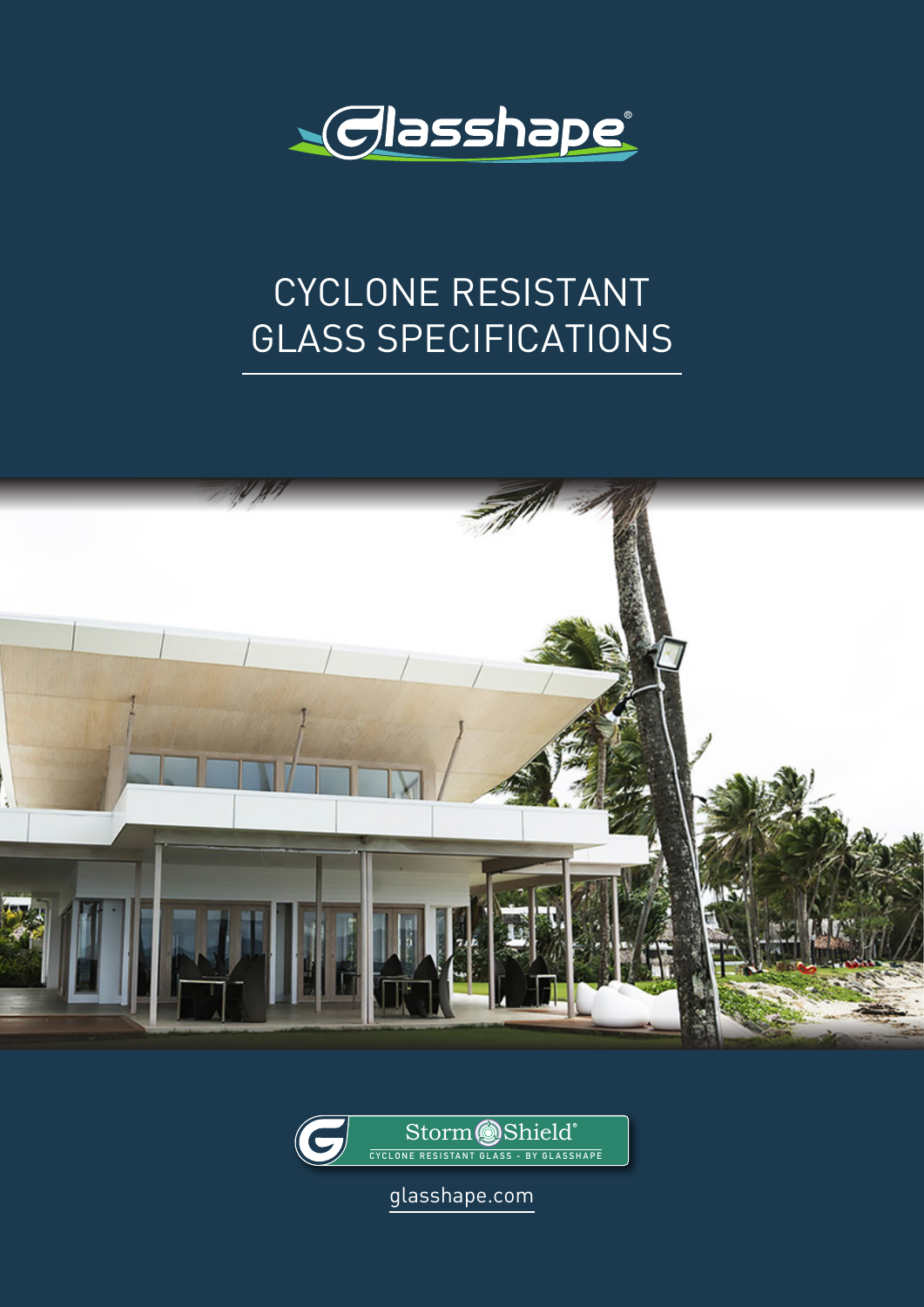$\operatorname{Storm}$  **5** Shield $^{\circ}$ **CYCLONE RESISTANT GLASS - BY GLASSHAPE**

## **Technical Specifications**

| StormShield®15m/s Impact Resistance (AS/NZS1170.2.2002 Cyclone Impact Resistance) |                |                 |        |                                             |                                                           |                                                       |                                  |                                    |             |           |                              |                              |         |                    |
|-----------------------------------------------------------------------------------|----------------|-----------------|--------|---------------------------------------------|-----------------------------------------------------------|-------------------------------------------------------|----------------------------------|------------------------------------|-------------|-----------|------------------------------|------------------------------|---------|--------------------|
| <b>Product Type</b>                                                               | Tint           | Product<br>Code | Region | Visible<br>Light<br>Trans.<br>$\frac{0}{0}$ | Visible<br>Light<br>Reflect<br>$(out)$ .<br>$\frac{0}{0}$ | Visible<br>Light<br>Reflect<br>(in).<br>$\frac{0}{n}$ | Solar<br>Trans.<br>$\frac{0}{0}$ | Solar<br>Reflect.<br>$\frac{0}{0}$ | <b>SHGC</b> | <b>SC</b> | U Value<br>[W/m2K]<br>Summer | U Value<br>[W/m2K]<br>Winter | R Value | <b>STC</b><br>[dB] |
|                                                                                   |                |                 |        | LIGHT                                       |                                                           |                                                       | SOLAR                            |                                    | THERMAL     |           |                              |                              |         | <b>NOISE</b>       |
| 8mm StormShield®                                                                  | Clear          | SSCL08          |        | 88                                          | $\,8\,$                                                   | $\,8\,$                                               | 72                               | $\overline{7}$                     | 0.78        | 0.90      | 5.01                         | 5.52                         | 0.18    | 34                 |
| 10mm StormShield®                                                                 | Clear          | SSCL10          |        | 87                                          | $\,8\,$                                                   | $\,8\,$                                               | 71                               | $7\overline{ }$                    | 0.77        | 0.89      | 4.98                         | 5.48                         | 0.18    | 35                 |
| 12mm StormShield®                                                                 | Clear          | SSCL12          |        | 87                                          | 8                                                         | 8                                                     | 68                               | $7\overline{ }$                    | 0.76        | 0.87      | 4.93                         | 5.42                         | 0.18    | 36                 |
| 14mm StormShield®                                                                 | Clear          | SSCL14          |        | 86                                          | $\,8\,$                                                   | $\,8\,$                                               | 66                               | 7                                  | 0.74        | 0.85      | 4.89                         | 5.36                         | 0.19    | 37                 |
| 16mm StormShield®                                                                 | Clear          | SSCL16          |        | 84                                          | $\,8\,$                                                   | $\,8\,$                                               | 61                               | 6                                  | 0.71        | 0.82      | 4.80                         | 5.25                         | 0.19    | 39                 |
| 8mm StormShield®                                                                  | Grey           | SSGR08          |        | 42                                          | 5                                                         | $5\phantom{.0}$                                       | 46                               | $5\,$                              | 0.61        | 0.71      | 5.01                         | 5.52                         | 0.18    | 34                 |
| 10mm StormShield®                                                                 | Grey           | SSGR10          |        | 41                                          | 5                                                         | 5                                                     | 45                               | 5                                  | 0.61        | 0.70      | 4.98                         | 5.48                         | 0.18    | 35                 |
| 12mm StormShield®                                                                 | Grey           | SSGR12          |        | 41                                          | 5                                                         | 5                                                     | 43                               | 5                                  | 0.59        | 0.69      | 4.93                         | 5.42                         | 0.18    | 36                 |
| 14mm StormShield®                                                                 | Grey           | SSGR14          |        | 41                                          | 5                                                         | 5                                                     | 41                               | 5                                  | 0.58        | 0.67      | 4.89                         | 8.36                         | 0.19    | 37                 |
| 8mm StormShield®                                                                  | Arctic Obscure | <b>SSOB08</b>   | ۰      | 67                                          | 6                                                         | 6                                                     | 55                               | 6                                  | 0.67        | 0.77      | 5.00                         | 5.52                         | 0.18    | 34                 |
| 10mm StormShield®                                                                 | Arctic Obscure | <b>SS0B10</b>   | ×.     | 67                                          | 6                                                         | 6                                                     | 53                               | 6                                  | 0.66        | 0.76      | 4.95                         | 5.46                         | 0.18    | 35                 |
| 12mm StormShield®                                                                 | Arctic Obscure | <b>SS0B12</b>   | ×.     | 66                                          | 6                                                         | 6                                                     | 51                               | 5                                  | 0.65        | 0.75      | 4.90                         | 5.40                         | 0.19    | 36                 |
| 14mm StormShield®                                                                 | Arctic Obscure | <b>SS0B14</b>   |        | 65                                          | 6                                                         | 6                                                     | 49                               | 5                                  | 0.64        | 0.73      | 4.85                         | 5.34                         | 0.19    | 37                 |

Custom options available on all products for tints or additional features or specifications.



## Storm <sup>89</sup> Shield<sup>°</sup>Ultra

| StormShield® Ultra "Region C & D" - 39m/s Impact Resistance (AS/NZS1170.2.2011 Cyclone Impact Resistance) |                |                 |              |                                    |                                                       |                                             |                                  |                                    |             |           |                              |                              |              |                    |
|-----------------------------------------------------------------------------------------------------------|----------------|-----------------|--------------|------------------------------------|-------------------------------------------------------|---------------------------------------------|----------------------------------|------------------------------------|-------------|-----------|------------------------------|------------------------------|--------------|--------------------|
| <b>Product Type</b>                                                                                       | Tint           | Product<br>Code | Region       | Visible<br>Light<br>Trans.<br>$\%$ | Visible<br>Light<br>Reflect<br>(out)<br>$\frac{0}{n}$ | Visible<br>Light<br>Reflect<br>(in)<br>$\%$ | Solar<br>Trans.<br>$\frac{0}{n}$ | Solar<br>Reflect.<br>$\frac{0}{0}$ | <b>SHGC</b> | <b>SC</b> | U Value<br>[W/m2K]<br>Summer | U Value<br>[W/m2K]<br>Winter | R Value      | <b>STC</b><br>[dB] |
|                                                                                                           |                |                 |              | LIGHT                              |                                                       | SOLAR                                       |                                  | THERMAL                            |             |           |                              |                              | <b>NOISE</b> |                    |
| 12.4mm StormShield® Ultra                                                                                 | Clear          | SSCL124D        | Region C & D | 86                                 | 8                                                     | 8                                           | 67                               | 7                                  | 0.74        | 0.86      | 4.68                         | 5.13                         | 0.19         | 35                 |
| 14.4mm StormShield® Ultra                                                                                 | Clear          | SSCL144D        | Region C & D | 85                                 | 8                                                     | 8                                           | 64                               | 7                                  | 0.73        | 0.84      | 4.64                         | 5.08                         | 0.20         | 36                 |
| 16.4mm StormShield® Ultra                                                                                 | Clear          | SSCL164D        | Region C & D | 84                                 | 8                                                     | 8                                           | 62                               | 6                                  | 0.71        | 0.82      | 4.60                         | 5.02                         | 0.20         | 37                 |
| 18.4mm StormShield® Ultra                                                                                 | Clear          | SSCL184D        | Region C & D | 84                                 | 8                                                     | 8                                           | 60                               | 6                                  | 0.70        | 0.81      | 4.56                         | 4.98                         | 0.20         | 38                 |
| 12.4mm StormShield® Ultra                                                                                 | Grev           | SSGR124D        | Region C & D | 41                                 | 5                                                     | 5                                           | 42                               | 5                                  | 0.60        | 0.69      | 4.68                         | 5.13                         | 0.19         | 35                 |
| 14.4mm StormShield® Ultra                                                                                 | Grev           | SSGR144D        | Region C & D | 40                                 | 5                                                     | 5                                           | 40                               | 5                                  | 0.59        | 0.68      | 4.64                         | 5.08                         | 0.20         | 36                 |
| 16.4mm StormShield® Ultra                                                                                 | Grev           | SSGR124D        | Region C & D | 40                                 | 5                                                     | 5                                           | 38                               | 5                                  | 0.58        | 0.67      | 4.60                         | 5.02                         | 0.20         | 37                 |
| 18.4mm StormShield® Ultra                                                                                 | Grey           | SSGR124D        | Region C & D | 40                                 | 5                                                     | 5                                           | 37                               | 5                                  | 0.57        | 0.65      | 4.56                         | 4.98                         | 0.20         | 38                 |
| 12.4mm StormShield® Ultra                                                                                 | Arctic Obscure | <b>SSOB124D</b> | Region C & D | 66                                 | 6                                                     | 6                                           | 50                               | 5                                  | 0.65        | 0.75      | 4.64                         | 5.10                         | 0.20         | 35                 |
| 14.4mm StormShield® Ultra                                                                                 | Arctic Obscure | <b>SSOB144D</b> | Region C & D | 65                                 | 6                                                     | 6                                           | 48                               | 5                                  | 0.64        | 0.73      | 4.60                         | 5.05                         | 0.20         | 36                 |
| 16.4mm StormShield® Ultra                                                                                 | Arctic Obscure | <b>SSOB164D</b> | Region C & D | 65                                 | $\overline{6}$                                        | 6                                           | 46                               | 5                                  | 0.63        | 0.72      | 4.56                         | 5.00                         | 0.20         | 37                 |
| 18.4mm StormShield® Ultra                                                                                 | Arctic Obscure | <b>SSOB184D</b> | Region C & D | 64                                 | 6                                                     | 6                                           | 44                               | 5                                  | 0.61        | 0.71      | 4.51                         | 4.95                         | 0.20         | 38                 |
| Custom options available on all products for tints or additional features or specifications.              |                |                 |              |                                    |                                                       |                                             |                                  |                                    |             |           |                              |                              |              |                    |

**NB:** Conditions and calculation of the above optical and solar performance data are based on ASHRAE Standard.

Performance data is based on representative value from software tabulation and information available at the time of preparation of this document which is subject to changes without notice.<br>Actual value may vary slightly du

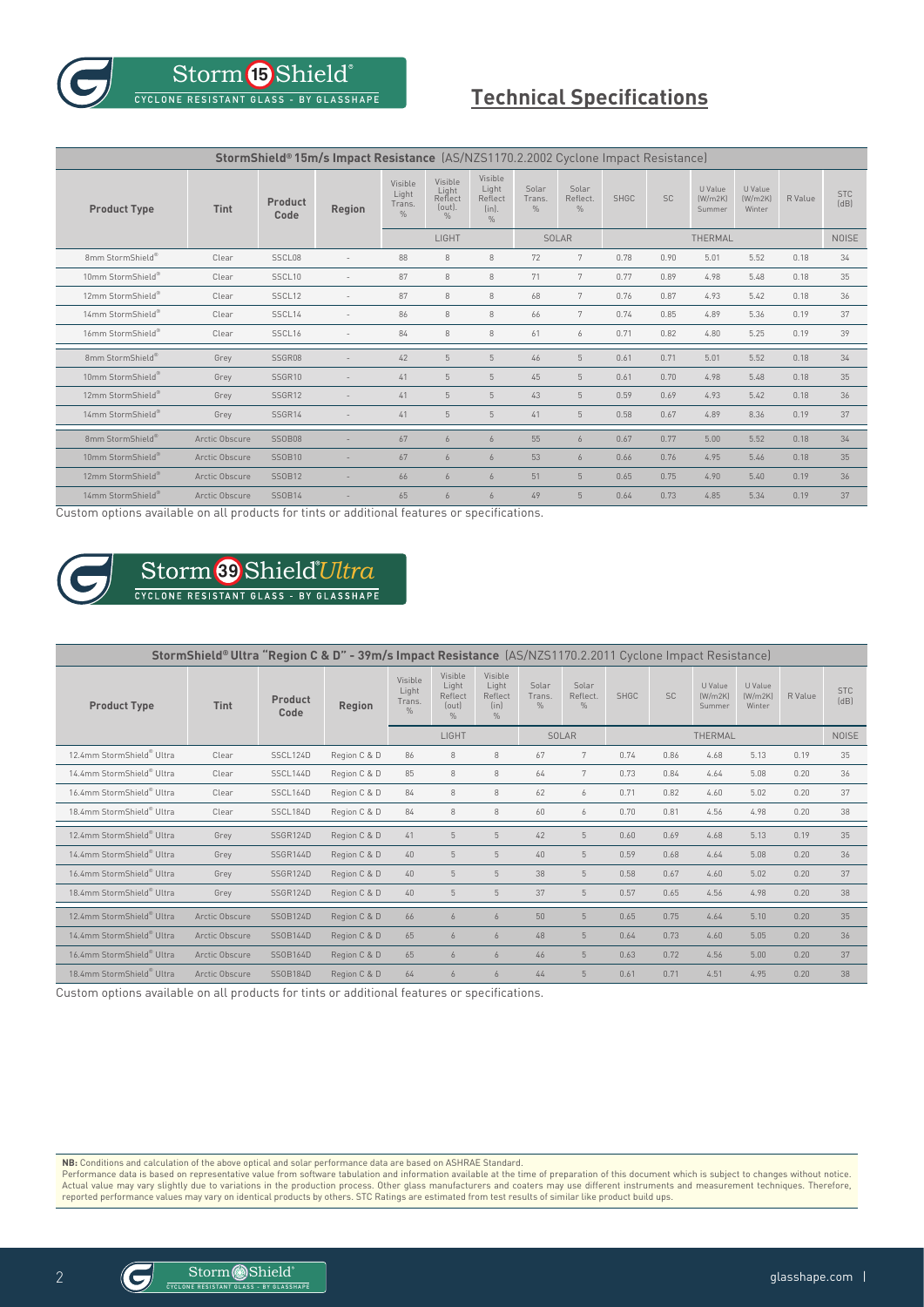### **Technical Specifications**

| StormShield® Extreme "Region C & D" - 44m/s Impact Resistance (AS/NZS1170.2.2011 Cyclone Impact Resistance) |                |                 |              |                                             |                                              |                                             |                         |                           |             |      |                              |                              |              |                    |
|-------------------------------------------------------------------------------------------------------------|----------------|-----------------|--------------|---------------------------------------------|----------------------------------------------|---------------------------------------------|-------------------------|---------------------------|-------------|------|------------------------------|------------------------------|--------------|--------------------|
| <b>Product Type</b>                                                                                         | Tint           | Product<br>Code | Region       | Visible<br>Light<br>Trans.<br>$\frac{0}{n}$ | Visible<br>Light<br>Reflect<br>(out)<br>$\%$ | Visible<br>Light<br>Reflect<br>(in)<br>$\%$ | Solar<br>Trans.<br>$\%$ | Solar<br>Reflect.<br>$\%$ | <b>SHGC</b> | SC   | U Value<br>[W/m2K]<br>Summer | U Value<br>[W/m2K]<br>Winter | R Value      | <b>STC</b><br>[dB] |
|                                                                                                             |                |                 |              | LIGHT                                       |                                              | <b>SOLAR</b>                                |                         | <b>THERMAL</b>            |             |      |                              |                              | <b>NOISE</b> |                    |
| 14.1mm StormShield® Extreme                                                                                 | Clear          | SSCL141D        | Region C & D | 85                                          | 8                                            | 8                                           | 65                      | 7                         | 0.73        | 0.85 | 4.53                         | 4.95                         | 0.20         | 35                 |
| 16.1mm StormShield® Extreme                                                                                 | Clear          | SSCL161D        | Region C & D | 84                                          | 8                                            | 8                                           | 63                      | 7                         | 0.72        | 0.83 | 4.49                         | 4.90                         | 0.20         | 36                 |
| 18.1mm StormShield® Extreme                                                                                 | Clear          | SSCL181D        | Region C & D | 83                                          | 8                                            | 8                                           | 60                      | 6                         | 0.70        | 0.81 | 4.45                         | 4.85                         | 0.21         | 37                 |
| 20.1mm StormShield® Extreme                                                                                 | Clear          | SSCL201D        | Region C & D | 83                                          | 8                                            | 8                                           | 58                      | 6                         | 0.69        | 0.80 | 4.41                         | 4.81                         | 0.21         | 38                 |
| 14.1mm StormShield® Extreme                                                                                 | Grev           | SSGR141D        | Region C & D | 40                                          | $5\overline{5}$                              | $5\overline{5}$                             | 40                      | $5\overline{5}$           | 0.59        | 0.69 | 4.53                         | 5.13                         | 0.20         | 35                 |
| 16.1mm StormShield® Extreme                                                                                 | Grev           | SSGR161D        | Region C & D | 40                                          | $5\overline{5}$                              | $5\overline{5}$                             | 39                      | $5\overline{5}$           | 0.58        | 0.67 | 4.49                         | 4.90                         | 0.20         | 36                 |
| 18.1mm StormShield® Extreme                                                                                 | Grev           | SSGR181D        | Region C & D | 39                                          | 5                                            | 5                                           | 37                      | 5                         | 0.57        | 0.66 | 4.45                         | 4.85                         | 0.21         | 37                 |
| 20.1mm StormShield® Extreme                                                                                 | Grey           | SSGR201D        | Region C & D | 39                                          | 5                                            | 5                                           | 36                      | 5                         | 0.56        | 0.65 | 4.41                         | 4.81                         | 0.21         | 38                 |
| 14.1mm StormShield® Extreme                                                                                 | Arctic Obscure | <b>SSOB141D</b> | Region C & D | 66                                          | 6                                            | 6                                           | 49                      | 5                         | 0.65        | 0.74 | 4.48                         | 4.92                         | 0.20         | 35                 |
| 16.1mm StormShield® Extreme                                                                                 | Arctic Obscure | <b>SSOB161D</b> | Region C & D | 65                                          | $\overline{6}$                               | 6                                           | 47                      | $5\overline{5}$           | 0.63        | 0.73 | 4.44                         | 4.87                         | 0.20         | 36                 |
| 18.1mm StormShield® Extreme                                                                                 | Arctic Obscure | <b>SSOB181D</b> | Region C & D | 64                                          | $\sqrt{2}$                                   | 6                                           | 45                      | 5                         | 0.62        | 0.72 | 4.40                         | 4.82                         | 0.21         | 37                 |
| 20.1mm StormShield® Extreme                                                                                 | Arctic Obscure | <b>SSOB201D</b> | Region C & D | 64                                          | $\overline{6}$                               | $\overline{6}$                              | 43                      | $5\overline{5}$           | 0.61        | 0.70 | 4.36                         | 4.78                         | 0.21         | 38                 |

Custom options available on all products for tints or additional features or specifications.

#### **When requesting pricing or technical information please ensure the following details are available:**

- Confirm Cyclonic region of your project (C or D)
- Confirm Building Importance Level (1,2,3,4)
- ULS (Ultimate Limit State) and or SLS (Serviceability Limit State) Wind Pressures
- Provide size details of glass or windows
- Reference these tables to confirm specifications for the correct StormShield® product for your project.
- Specify using the correct product code.
- Call Glasshape Customer Service Team for further assistance if unsure. Have the peace of mind that your project will perform in the demanding conditions of cyclonic activity.